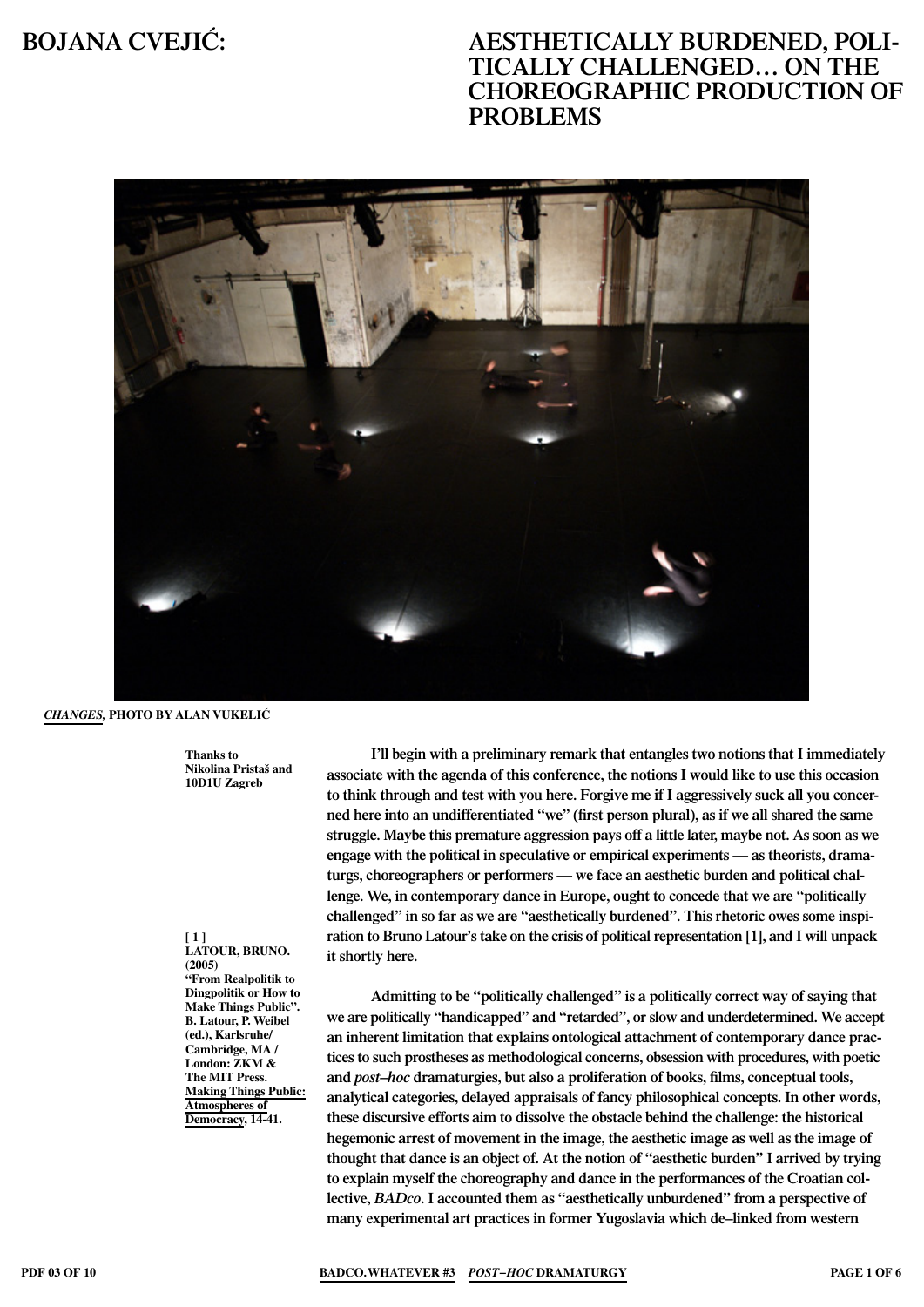**modernism. Questions like "why do you dance?" and "why do you dance this" or "like this",** *BADco.* **were often addressed, imply that "this" be read in comparison with a style or an idiom, an arrest of image on which to hook a meaning or conceptual determination of any kind. When the answers seem unsatisfactory — because "this is like Forsythe" or "this is conceptual dance" does not reveal the operation of this choreography — the very function of choreography in its mimetic logic is questioned. "My movement adequates an idea" (adequates isn't the same as translate or exemplify), it poses a problem, I paraphrase Nikolina Pristaš, dancer and choreographer from** *BADco***. Does this entail instrumentalizing choreography against its autonomy, rethinking and practicing choreography as an instrument to pose and solve problems, which wouldn't only be specific to dance, but would exceed the disciplinary?** 

**Instrumentalization here presupposes that choreography be dissociated from a certain modernist notion of dance and its aesthetic burden. This dissociation I have argued elsewhere as a disjunction between the body and movement. In short, I here mean rupture with two ideological operations in the Western legacy by which movement has been bound up with the body, self–expression which ontologizes movement with a natural urge to move and body as "minimal resting place of noncompromisable subjectivity" (Hewitt) and objectivization that reduces movement to a physical articulation, whose meaning lies tautologically in itself. Contemporary dance is still often stitched between these two ideological seams: it either persuades by performing necessity or it displays indifference and**  self–containment of an object (it says either "believe in the truth of my body that doesn't **lie" or "observe the task"). Nikolina Pristaš would say it more congenially: movement always falls between gesture and noise. In order to instrumentalize choreography beyond**  dance, should then the self-identity pursued in self-expression and self-referentiality be **undermined? And how will that disturb the harmony of faculties by which a performance should bring spectators together in** *sensus communis***, namely, in recognition and self–actualization?** My answer involves the strategic choice of three choreographies that **have earned the reputation of being difficult for exactly posing these problems. Difficulty,**  as a non-category, similar to barred or unclassified, here implies not only a deficit of **public in order for these performances to be shown and seen, but also that they are barely visible, quite literally so, aesthetically challenging, or hard to watch.** 

**What is the movement that can be sensed and experienced without seeing how it is being done? The departure of** *Nvsbl***, a choreography by Eszter Salamon made in 2006, is the false dilemma between belief in what is seen and tautological vision, or what I see is what I see. The problem the choreographer poses here is how to entirely shift the perceptibility of movement — from vision to kinesthetic and proprioceptive sensibility. The solution was to obscure movement's visibility of by making it excessively slow — an eighty minute long journey of five and a half meters from periphery to the center stage, where the departure and the end point are just instants like great many other instants between these ends — different and not identical to each other. This wish could have been addressed as a negative, "fascistic" task of eliminating space, form and size of movement, the fundamental parameters that measure movement's fluency as corporal freedom. Instead, the choreographer sought to affirm slowness in a range of qualities, of in her own words, how to dee∑jay the thousand movements and rhythms in the body. To do that, she had to "create a positive project" for the performers and resource a body system that**  would reorient them towards their own body. The choice of Body–Mind Centering was less new–age than purely pragmatic. To invoke a sensation from which to initiate a move**ment in those places in the body the awareness of which we don't have requires lengthy labor of imagination. Sensation is thus product of a will to imagine, engage metaphors in order to construct a relation with the imaginary place in the body. One could say that the dancers are fumbling in the dark, in a form of inadequate knowledge, feigning sensations** 

**PDF 03 of 10 BADco.Whatever #3** *Post−Hoc* **Dramaturgy Page 2 of 6**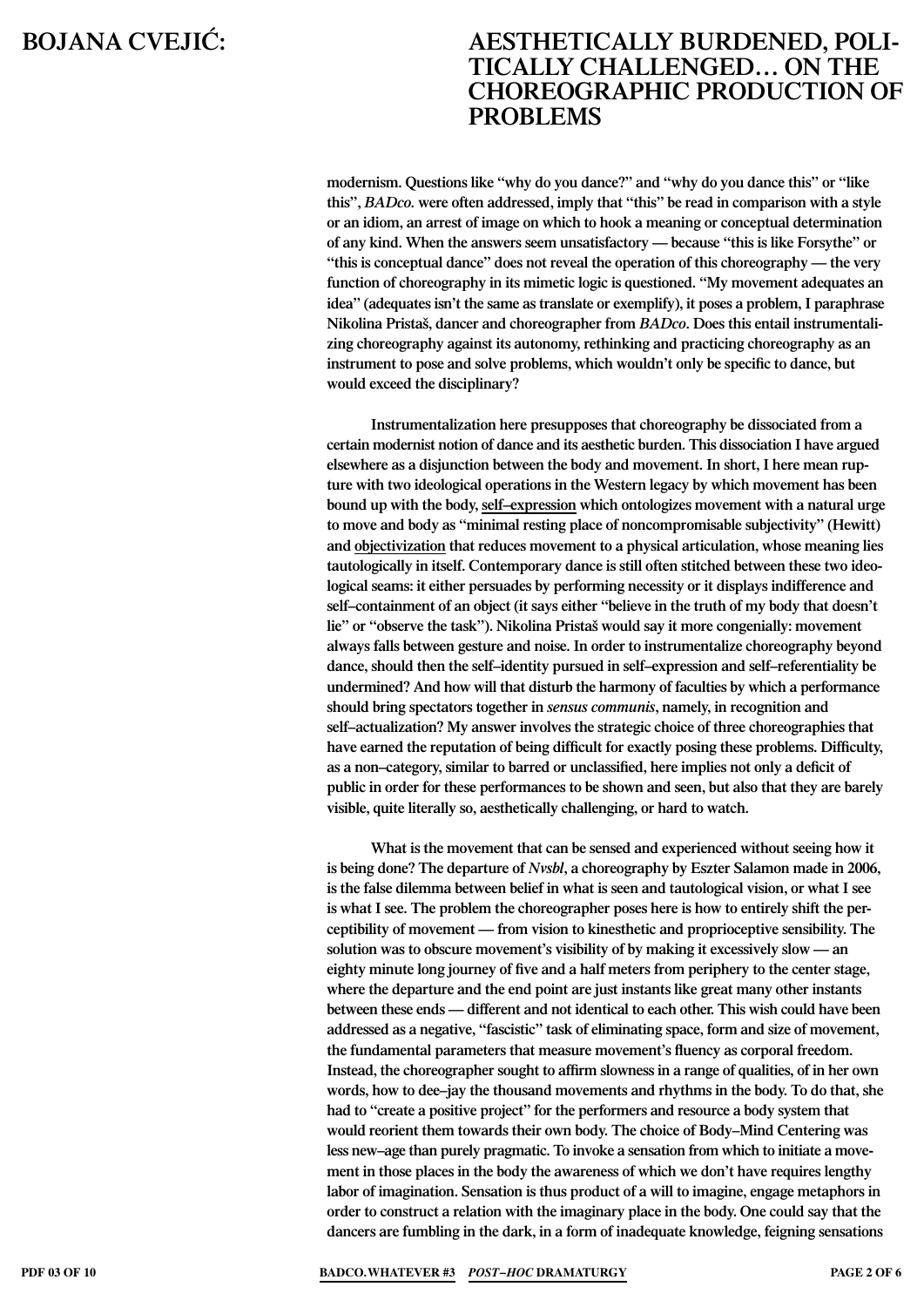**for voluntary action. They produce an attachment which is scientifically dubious, irrational but empowering, as it helps them to develop a relentless division and** *partitioning* **of the body for an ever more precise and specific quality.** 

**This technique breaks the mimetic regime for it shifts focus from the image of the**  movement–effect to the imaginary cause of it. This striving is what takes time and hete**rogenizes duration so as to hinder the image of movement, or everything from being given all at once. The motion expresses itself as a tendency, before being the effect of a cause, and the cause being the process of invoking sensation remains inaccessible for the spectator. Indeed, what happens to the spectator, when her gaze is deprived of the control of the body's source of movement? Disbelief might have led you to a test of looking away and looking back to verify change. At first, you can't see movement in the course of its production, but you register change once it has occurred, in retrospect. To attend duration can only be a decision of attunement, of making your glance long and coextensive with the**  time–image of the duration–bodies. Your choice is either to yield to absorption in the slow **perception of change, or leave.** 

**The reason why I dwelled on the process the performers engage here is because of its inaccessibility. Inaccebility brings into question the sense of community and communication in gathering. The thing that gathers us necessarily divides us, not only between the two mirroring sides of performing and attending, but along a multiplicity of different attachments, and divisive concerns.** *Nvsbl* **might be just an extreme case that posits performance as virtual, whose making, performing and attending are modes of actualization with differential ideas and temporalities. I will now pass to the other end of asymmetry, or what happens when a choreography gives rise to a community that will override it. The performance is called** *Untitled***, and dates from 2005, when the author deliberately remai**ned anonymous. The decision to not–sign and not–title was an unprecendented interven**tion into the representational logic of performance. It was meant to disable its major register, that is, judgment in the nominal framework that allows audiences to attribute their reception to an author. Now they were confronted with a void, both a symbolical and a literal one. Although this act of resistance might resemble yet another form of institutional critique, Xavier Le Roy's refusal to 'sign' and title the piece was meant to reinforce the work's facticity: performance being all there is. A short description will clarify why.** 

As they entered the auditorium, spectators were given small battery-powered **torches to find their seats, just as latecomers, ushered into a performance or a film that had already begun. However, it soon became clear that the stage itself would remain dark. From their seats, spectators began to inspect the stage, searching for the action. As they adjusted their vision to diminished visibility, they began to see indiscernible objects emerging from obscurity, but they could barely determine whether these shapes were puppets or live (human) bodies. While the spectators shone their lights on the void of the stage, a white fog slowly covered the space, reflecting the light rays of the lamps. There was little to observe unless the spectator was prepared to search for it, and to try and discern movement from stillness and figure from background. The act of not∑seeing was just as significant as the action that was occurring on stage, and performance dismantled its object into a situation with changing stakes. It was easier for the spectators to see each other than to watch the performers. As a consequence, the power was redirected from the stage to the audience.** 

**All the while, the dancers, disguised in and enmeshed with puppets were busy in their investigation, fumbling in the dark. As Le Roy explained to me, their interest was in exploring a prosthetic relationship of the body with an inanimate human∑like object, an adjunct that would give the body a different weight, elasticity, and fluency. They worked with eyes closed so that their actions would be done in dark and what the spectators** 

**PDF 03 of 10 BADco.Whatever #3** *Post−Hoc* **Dramaturgy Page 3 of 6**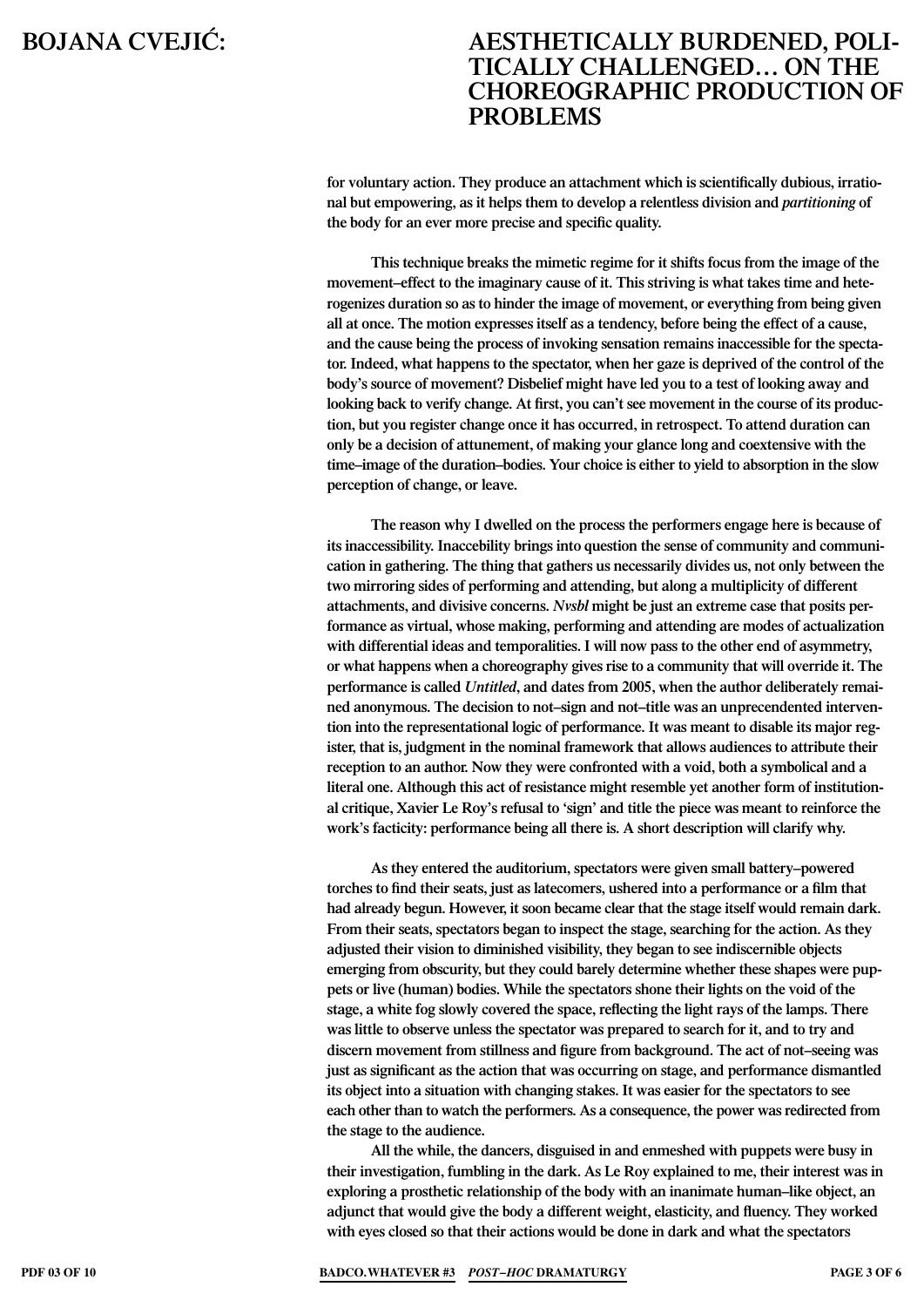**could see wouldn't be what the stage illuminated but what the audience themselves illuminated. Hence, the problem of dispensing with the form of movement, which, no matter how unfixed, transformative and evanescent, still enables us to recognize a subject or object, was solved by indiscernability. Choreography was an instrument for disorientating the sensorium of the event, in which the indiscernability of bodies, objects and movements interfered with the capacity to feel, understand and judge. In the course of the evening, the behaviour of the audience, now louder and more visible than the onstage action, hijacked the event and became the focus of the spectacle. The event was of a community becoming–fascist. In the ending part in which one of the performers stepped out of his puppet costume, and took on the role of spokesperson talking to the audience, the audience repeatedly protested as if they had been hoaxed. Their outrage about the anonymity and lack of title, prevented them to engage with the situation. They refused to attend it.**

**My third and last story continues somewhere in between the closure of the visible and the exposure of the invisible. The choreography is called** *Changes* **(2006) by Nikolina Pristaš and** *BADco.***, and entails a transformation of environments of limited visibility that the audience is part of. Being physically part of it — like in this homogeneous purple light block — means being implicated in the problem that this performance poses: being in the relationship between parasites and environment. According to Michel Serres, for a parasite to seize control, it has to clear the space from other parasites; it needs to eradicate noise for the message to pass through silence. Serres's "parasite" is a trope for Pristaš to first pose a specifically choreographic problem, but in such a way that it then immediately transmutes a political concern. The problem addresses the double articulation of noise and message, or more specifically to dance, noise and gesture in movement. Dancing in this choreography develops in constant fluctuation between gestures and noise, or those other movements that tend to obscure the channel of communication. As Pristaš describes, at one point dance is just humming in the space (the word "noise" in Serbo ∑Croatian isn't just the antonym of "sound", the way Cage puts it, but it also means "humming"). Figures merge with the environment, constituting a shimmering background in magenta light. Dancers spin in pirouettes for 4 minutes 33 seconds and longer. Movements as noise don't produce cognitive meaning, but have intensity and effect.** 

Parallel to dancing, a voice-over delivers a stream of text, a verbal channel through **which various anecdotes and observations spin around the fable about the ant and the grasshopper, labor and leisure, work and laziness. These stories diagrammatically expand**  as the fable–parasite devours them, one of which is the anti–May 1968 speech by the leader of French ants (clearly, Sarkozy). While the voice–over runs as a smooth message, **dance physically labors in the space. At a certain moment, a dancer speaks out the following text: "I am not a charismatic person. I am a hard worker, a pragmatic and a good ant. I beat all my competitors with work, love and kindness. My message to my rivals is that they can fight against me only with more work, love and kindness. All those poor fellows cannot knock down what I can build. The ant tried to persuade the grasshopper: I am the humblest ant in the world. There are not many like that. You show me another one in the ant hill who works as much as I do and who is willing to sacrifice 16 hours a day and 363 days a year like me. I don't think there are many like that. You tell me if you know one if you are claiming that there is such an ant. Inside me emotions are not dead, I am not crude pragmatic and a politician, sterile and castrated. I am still an ant."** 

**This touching portrait of the dancer as a hardworking ant echoes what Andrew Hewitt pointed out in his brilliant theory of "social choreography" — the dark side of the ideology of freedom in early modern dance, or how the modern dance subject who experiences her truth in her own body becomes the best workforce always ready for exploita-**

**PDF 03 of 10 BADco.Whatever #3** *Post−Hoc* **Dramaturgy Page 4 of 6**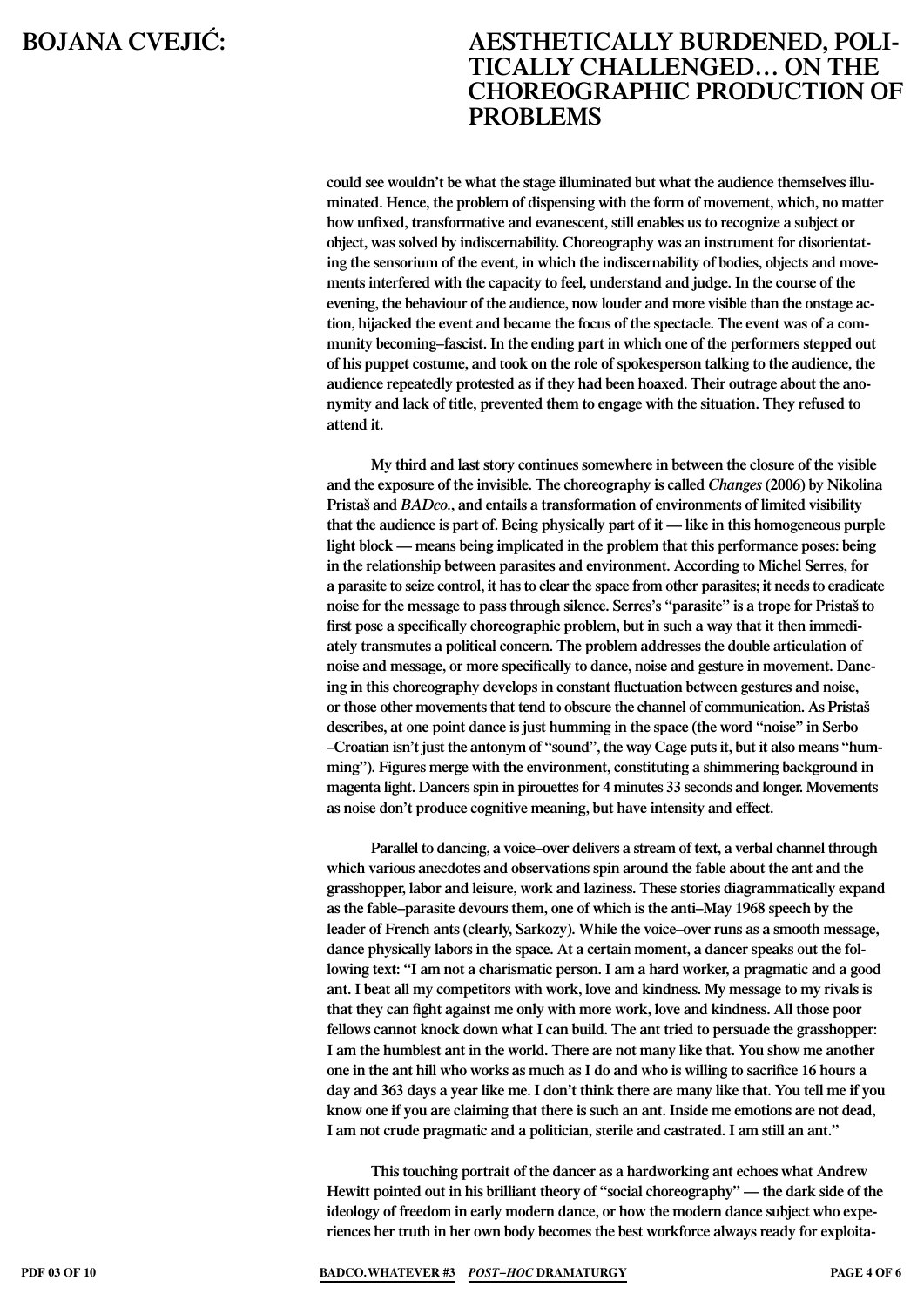**tion under the banner of experience. But something else, more specific to the conundrum of political handicap and aesthetic labor in contemporary dance, struck me here. I will lay out my reasoning step by step. What was referred to as "conceptual dance", accused**  of being "non-dance" a decade ago, in fact should be better explained by a technical re**distribution of labor: a wish to minimize dancing as physical in favor of mental labor, or thought. Eventually, the Jérôme Bel effect was not quite as conceptual as the Duchamp ∑effect, though. Its mistake was to repeat the same aesthetic ideal of dance — effortles**sness — and just to transfer it to thought. Those, then argued as, "think-performances" **are so smart, so eloquent and fluent, that they are thinking for you, reducing spectators' thought to a confirmation of understanding and opinion. Effortlessness in thought here means efficiency of conceptual operation, message cleared from noise. This clarifies the difficulty of choreographies such as** *Nvsbl***,** *Untitled* **and** *Changes***, why it appears difficult for us to deal with the question as to what dance does when it doesn't explain and doesn't express? The strategies of invisibility and indiscernability in** *Nvsbl* **and** *Untitled* **are directed against the aesthetic mimetic logic, and through reaching the limit of sensibility they seek to force thought, as well as to encourage spectators to construct a position in the situation of the performance. Symptomatically, the opacity of** *Changes* **earned labels of being conceptual with too much dancing as yet, or the contrary, of being "underrehearsed", paying too little attention to the body. This criticism fails to understand that this messy, nervous and hurried movement without idiomatic unity or signature, is indifferent to the aesthetic demands. The choreography of** *Changes* **is simply aesthetically unburdened.**

**Now, with the arguments above, I would like to conclude by reframing the status of choreography and its political concerns in contemporary dance. I will argue for a post ∑aesthetic dance, where choreography is an instrument for posing and solving problems that aren't specifically reducible or strictly limited to dance.** 

**— 1 —**

**It must be possible, for choreography, when it operates within dance or theatrical performance, to unburden itself aesthetically. By the aesthetic I specifically mean a legimized mimetic repertoire of registers, from the form, style, representational meaning to signature. This implies that the function of choreography shifts from producing an aesthetic object to a problem. The production of a problem doesn't begin with possibilities — they are a matter of knowledge that we account for as the limits to be pushed. Stating a problem isn't about uncovering an already existing question or concern, something that was certain to emerge sooner or later. A problem is neither a rhetorical question that can't be answered. On the contrary, to raise a problem implies constructing terms in which it will be stated, and conditions it will be solved in. Problems can't be, to**  borrow Latour's terms, aesthetic matters–of–fact, as that would be unfair even to the **experience of their politicity. They rather belong to matters of concern.** 

### **— 2 —**

What do I mean by the "post-aesthetic" or "unburdening from the aesthetic" concern? Indeed, the very term "post-aesthetic" hides analogy with Lehmann's **"post∑dramatic", and in the sense that the aesthetic here could be the principle of Western dance as drama has been in the Western theater, the analogy holds. Unburderning from the principle of the aethetic in Western dance demands the right of dance to denaturalize. This calls for many points of resistance, resistance to the natural, free&creative, to fluency and effortlessness, to entertaining a necessary relation to form, to the**  self–actualization of the dancer, but also the self–actualization of her community of spec**tators. All these could perhaps be subsumed under the mimetic logic of image, vision and visibility, as well as clarity, understanding, and judgment. Perhaps, choreographing com-**